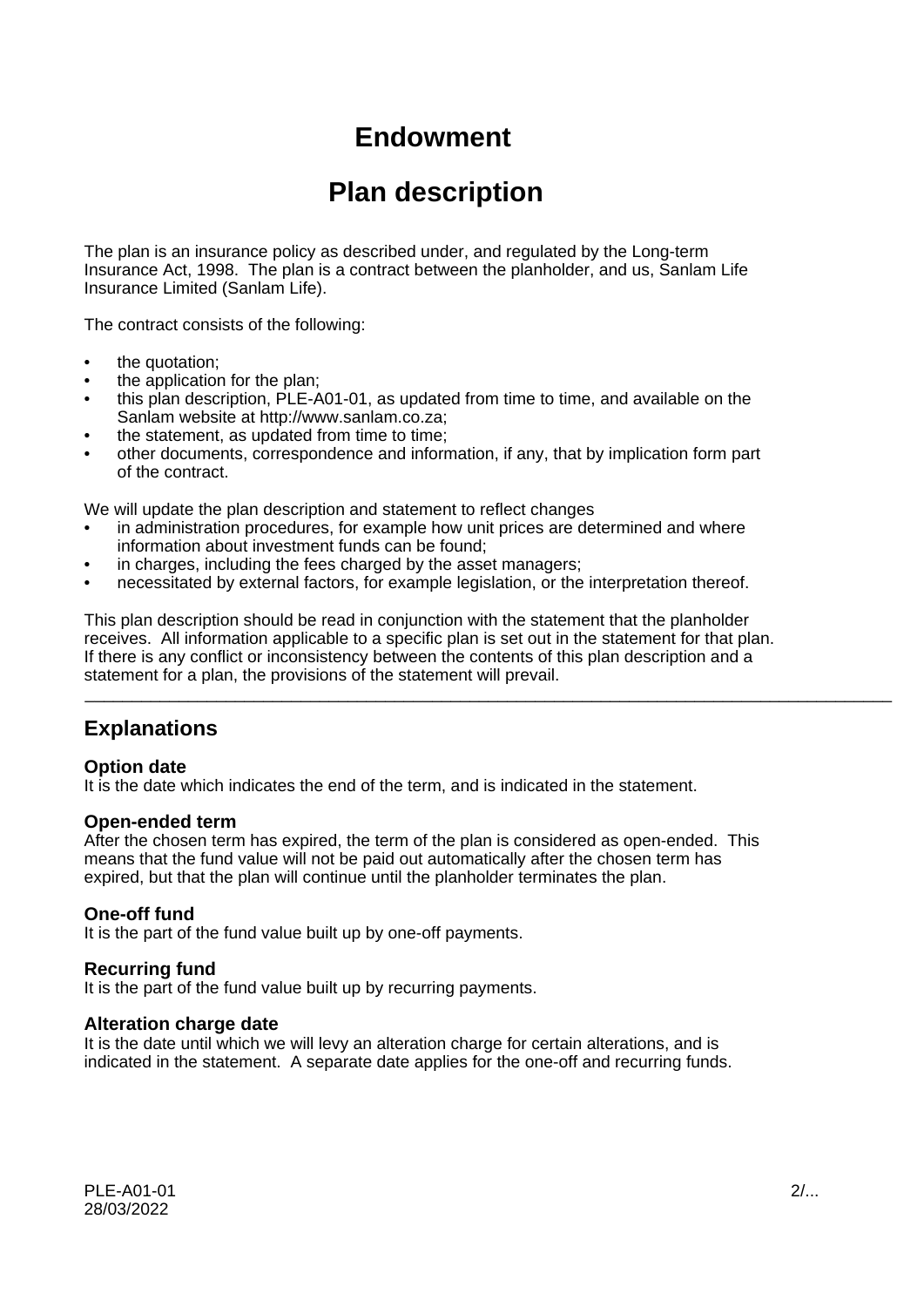### **Working day**

It is any day of the week from Monday to Friday, excluding public holidays.

### **Conversion**

When we convert an existing plan to this type of plan, we refer to it as a conversion. For administration purposes we allocate a new plan number. The amount that is transferred from the existing plan is equal to the one-off payment on the start date of the conversion. This one-off payment will, however, be included in the build up of the recurring fund and not in the build up of the one-off fund. No one-off fund will start to build up on the start date of the conversion.

\_\_\_\_\_\_\_\_\_\_\_\_\_\_\_\_\_\_\_\_\_\_\_\_\_\_\_\_\_\_\_\_\_\_\_\_\_\_\_\_\_\_\_\_\_\_\_\_\_\_\_\_\_\_\_\_\_\_\_\_\_\_\_\_\_\_\_\_\_\_\_\_\_\_\_\_\_\_\_\_\_\_\_\_\_\_

\_\_\_\_\_\_\_\_\_\_\_\_\_\_\_\_\_\_\_\_\_\_\_\_\_\_\_\_\_\_\_\_\_\_\_\_\_\_\_\_\_\_\_\_\_\_\_\_\_\_\_\_\_\_\_\_\_\_\_\_\_\_\_\_\_\_\_\_\_\_\_\_\_\_\_\_\_\_\_\_\_\_\_\_\_\_

The provisions as set out in the contract documents will only apply from the start date of the conversion.

# **Payments**

### **One-off payments**

One-off payments may be made, provided that they are allowed by legislation and are not less than our minimum allowed. If the transaction date for a payment, as indicated in the statement, is more than one day later than the payment date, we will adjust the payment to allow for the delay from the day following the payment date to the transaction date.

### **Recurring payments**

Recurring payments are allowed, but then they should apply from the start of the plan. They cannot be added later. A recurring payment, if applicable, is due on the same day of each month or year, as indicated in the statement.

If recurring payments are made by debit order, and the requested day on which we have to collect the payment does not fall on a working day, or a month does not have the particular day, we will collect it on the following working day.

The transaction date for a recurring payment is the later of the payment due date and the actual payment date. If this is not a working day, the transaction date will be the first working day thereafter. We will not adjust a recurring payment to allow for early payment if it is made before the transaction date.

If a payment is not made in full within a 30 day period of grace, we may consider the recurring payment stopped, and will then levy the alteration charge for stopping recurring payments, if applicable.

### **Payment growth**

If the plan has payment growth, the recurring payment will be increased according to the conditions of the type of payment growth, as chosen.

We offer the following type(s) of payment growth:

#### • **Fixed growth**

The recurring payment will be increased each year by the chosen fixed percentage.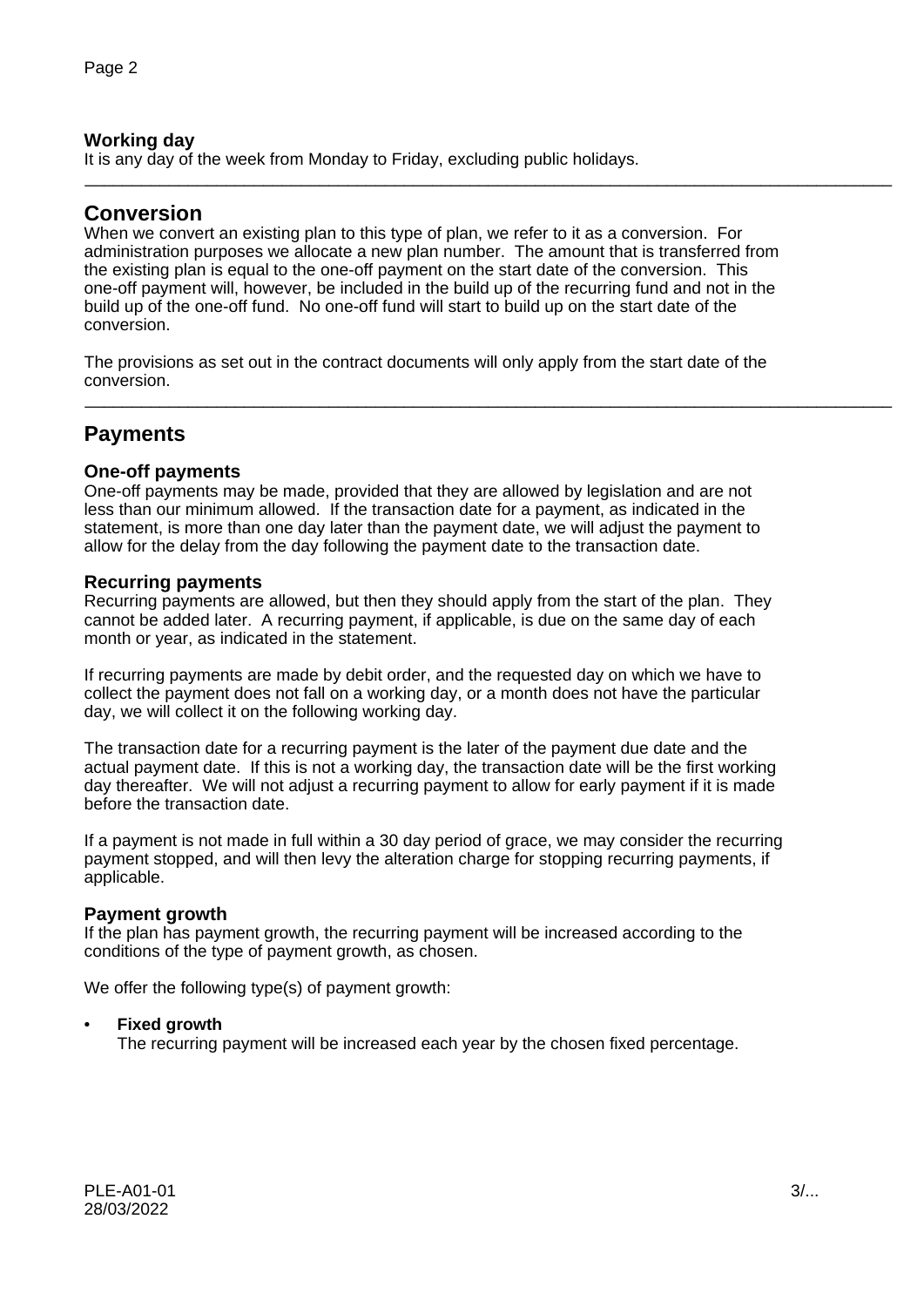### • **Sanlam inflation**

The recurring payment will be increased each year by the inflation rate, as determined by us. In setting the rate, we will take into account the change in the consumer price index, or any other commonly accepted method of measuring inflation that may apply at the time. The Sanlam inflation rate may differ from official rates, due to differences in calculation methods. A minimum and maximum increase apply, which may change from time to time.

\_\_\_\_\_\_\_\_\_\_\_\_\_\_\_\_\_\_\_\_\_\_\_\_\_\_\_\_\_\_\_\_\_\_\_\_\_\_\_\_\_\_\_\_\_\_\_\_\_\_\_\_\_\_\_\_\_\_\_\_\_\_\_\_\_\_\_\_\_\_\_\_\_\_\_\_\_\_\_\_\_\_\_\_\_\_

The payment growth type that applies for a plan is indicated in the statement.

### **Investment**

We invest a payment, less charges, in the respective chosen investment funds.

Information about all investment funds we offer, is available on the Sanlam website at http://www.sanlam.co.za.

### **How and when is the amount allocated to a specific investment fund, invested?**

We use the amount allocated to a specific investment fund to buy units in that investment fund on the transaction date.

### **Unit price**

A unit price is calculated daily in South African currency, on the basis of the market value of the assets in the investment fund.

The following are taken into account when the unit price is calculated for a specific investment fund:

- tax, as levied in the applicable policyholders' fund;
- the fund's fixed marketing and administration charge;
- the fees charged by the asset managers.

The unit price of an investment fund is not guaranteed, and may increase or decrease over time, unless it is specifically stated otherwise in the contract.

For the Vesting Bonus Fund the following applies, instead of using the market value directly:

- Regular fully vesting bonuses are declared to give the fund a smooth growth.
- A bonus rate is declared monthly and added to the fund by increasing the unit price with the daily equivalent of the bonus rate.
- The bonus rate is calculated according to the expected long-term return of the fund, while taking into account the monthly market value change.

The unit price of the units of the Vesting Bonus Fund is guaranteed not to decrease over time.

### **May an investment fund be closed?**

Yes. This may occur if, for example, legislation changes or certain classes of assets become unavailable or it is in our opinion no longer prudent to invest in the specific investment fund. If the plan is affected, we will request the planholder to choose another investment fund allowed at that stage for this type of plan, and to inform us of the choice made. If we receive no response to such a request, we will decide in which investment fund to invest the affected part of the plan.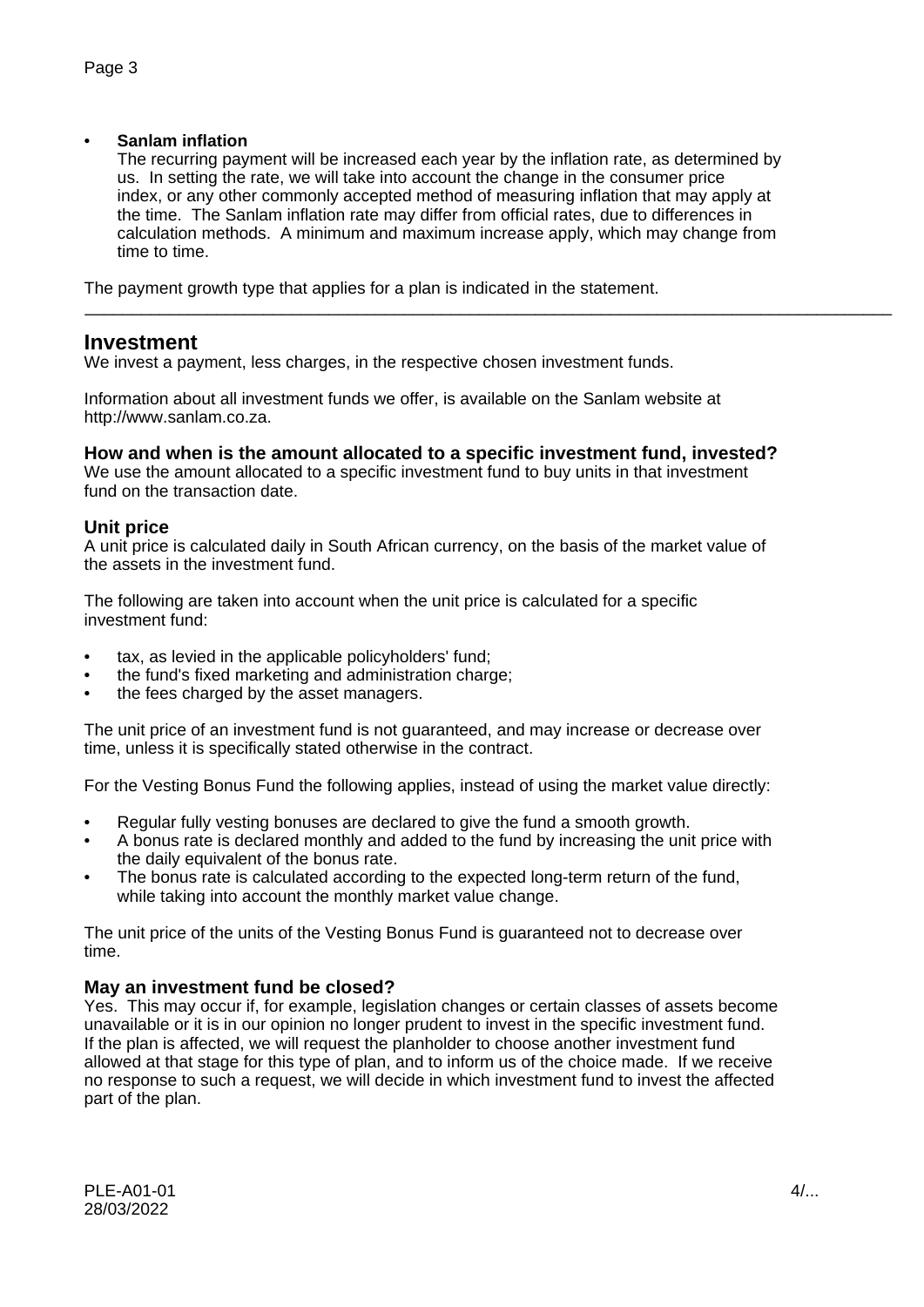### **Switching of investment funds**

Switching of investment funds allowed at the time for this type of plan may be done on request. We will sell units of the investment funds out of which a switch is done, and buy units of the investment funds into which a switch is done. We do this on the first working day after receiving the switch request.

Future payments may be allocated to any investment fund allowed for this type of plan. The payments already allocated to the current investment funds, will then remain in these investment funds.

### **Cost to switch investment funds**

Currently there is no transaction charge for the first four switches in a plan year. For each subsequent switch in a plan year, we will levy a transaction charge, which will be determined at the time. The current transaction charge is indicated in the statement. We may change the number of free switches from time to time.

### **Trading of assets**

We may use the assets in the investment funds for transactions such as scrip lending. Any income or loss arising from these transactions will be for our own account, and therefore will not affect the plan benefits.

\_\_\_\_\_\_\_\_\_\_\_\_\_\_\_\_\_\_\_\_\_\_\_\_\_\_\_\_\_\_\_\_\_\_\_\_\_\_\_\_\_\_\_\_\_\_\_\_\_\_\_\_\_\_\_\_\_\_\_\_\_\_\_\_\_\_\_\_\_\_\_\_\_\_\_\_\_\_\_\_\_\_\_\_\_\_

### **Fund value**

The fund value of a specific investment fund is the number of units multiplied by the unit price for that investment fund.

For the Vesting Bonus Fund the fund value will be equal to the number of units in the Vesting Bonus Fund multiplied by its unit price on any of the following dates only:

- the date on which we receive notice of the death of the last surviving life insured, or
- the option date, or
- a date every five years after the option date.

On any other date the fund value will be equal to the lower of the number of units in the Vesting Bonus Fund multiplied by its unit price and the market value of the underlying assets, which may increase or decrease over time. If a benefit is paid, or if a charge is levied for reduction or stopping of the recurring payment, at a time when the market value of the underlying assets is the lower of the two values, a market value adjustment will be applied to the number of units in the Vesting Bonus Fund. This will be done by selling a number of units equal in value to the difference between the number of units multiplied by the unit price and the market value of the underlying assets. The remaining units in the Vesting Bonus Fund, if any, will therefore be less than they would have been if a benefit had been paid at a time when the number of units multiplied by the unit price was lower than or equal to the market value of the underlying assets.

The fund value of the plan is the total fund value of all the investment funds for that plan.

\_\_\_\_\_\_\_\_\_\_\_\_\_\_\_\_\_\_\_\_\_\_\_\_\_\_\_\_\_\_\_\_\_\_\_\_\_\_\_\_\_\_\_\_\_\_\_\_\_\_\_\_\_\_\_\_\_\_\_\_\_\_\_\_\_\_\_\_\_\_\_\_\_\_\_\_\_\_\_\_\_\_\_\_\_\_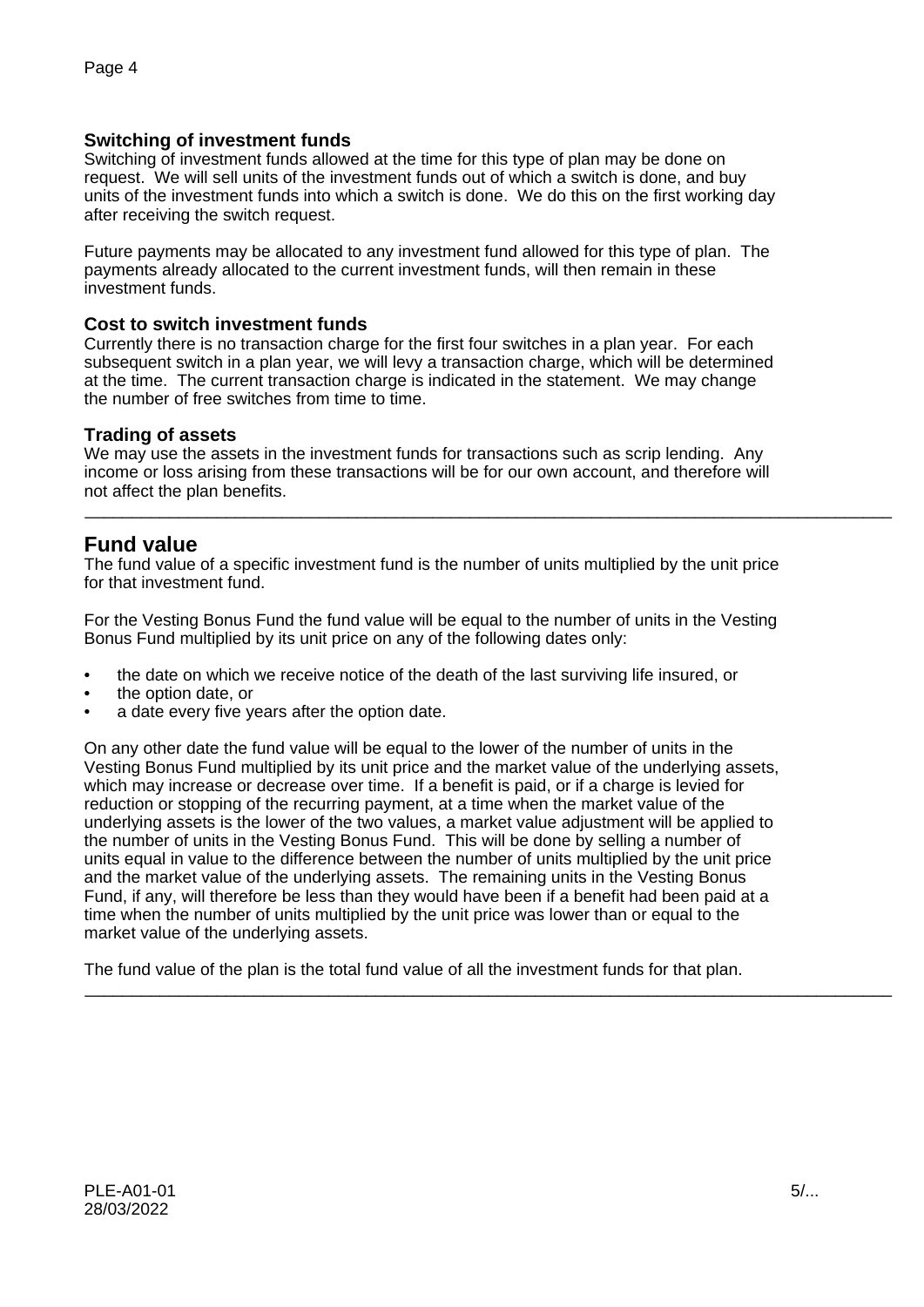# **Loyalty Bonus**

On certain plan anniversaries we add rebates on certain charges to the fund value in the form of a Loyalty Bonus, as reward for maintaining the plan with us. We calculate the amount of the Loyalty Bonus as a percentage of some of the charges deducted from the plan. More detail of the calculation of the Loyalty Bonus, if applicable, is provided in the statement.

\_\_\_\_\_\_\_\_\_\_\_\_\_\_\_\_\_\_\_\_\_\_\_\_\_\_\_\_\_\_\_\_\_\_\_\_\_\_\_\_\_\_\_\_\_\_\_\_\_\_\_\_\_\_\_\_\_\_\_\_\_\_\_\_\_\_\_\_\_\_\_\_\_\_\_\_\_\_\_\_\_\_\_\_\_\_

# **Charges**

### **Tax**

Tax is levied according to the rate applicable to the relevant policyholders' fund.

### **Charges for the plan**

The current charges are indicated in the statement and can be one or more of the following:

- An **initial marketing charge**, deducted from a one-off payment.
- An **initial marketing charge**, deducted from each recurring payment made from the start date of the conversion.
- A **payment charge**, deducted from recurring payments, if payments are made by stop order. The charge is calculated as a percentage of the recurring payment.
- A monthly **plan charge**, which will be increased from time to time to allow for inflation, as determined by us. The charge is deducted monthly from the fund value by selling units to the value of the charge.
- A yearly **marketing and administration charge**, which consists of two parts:
	- A **fixed marketing and administration charge**, which is a percentage of the fund value and may differ for different investment funds. It is taken into account when we calculate the daily price of the units.
	- A **variable marketing and administration charge**, which is a percentage of the fund value. Separate percentages apply to the one-off and recurring funds. This charge is calculated on a monthly basis, which means it is divided by 12. The charge is deducted monthly from the fund value by selling units to the value of the charge.

For the Vesting Bonus Fund the variable marketing and administration charge will always be calculated on a fund value equal to the number of units in the Vesting Bonus Fund multiplied by its unit price.

• A yearly **guarantee charge**, which is a percentage of the fund value, to pay for the cost of the investment guarantee of every investment fund that offers an investment guarantee. This charge is calculated on a monthly basis, which means it is divided by 12. The charge is deducted monthly from the fund value by selling units to the value of the charge.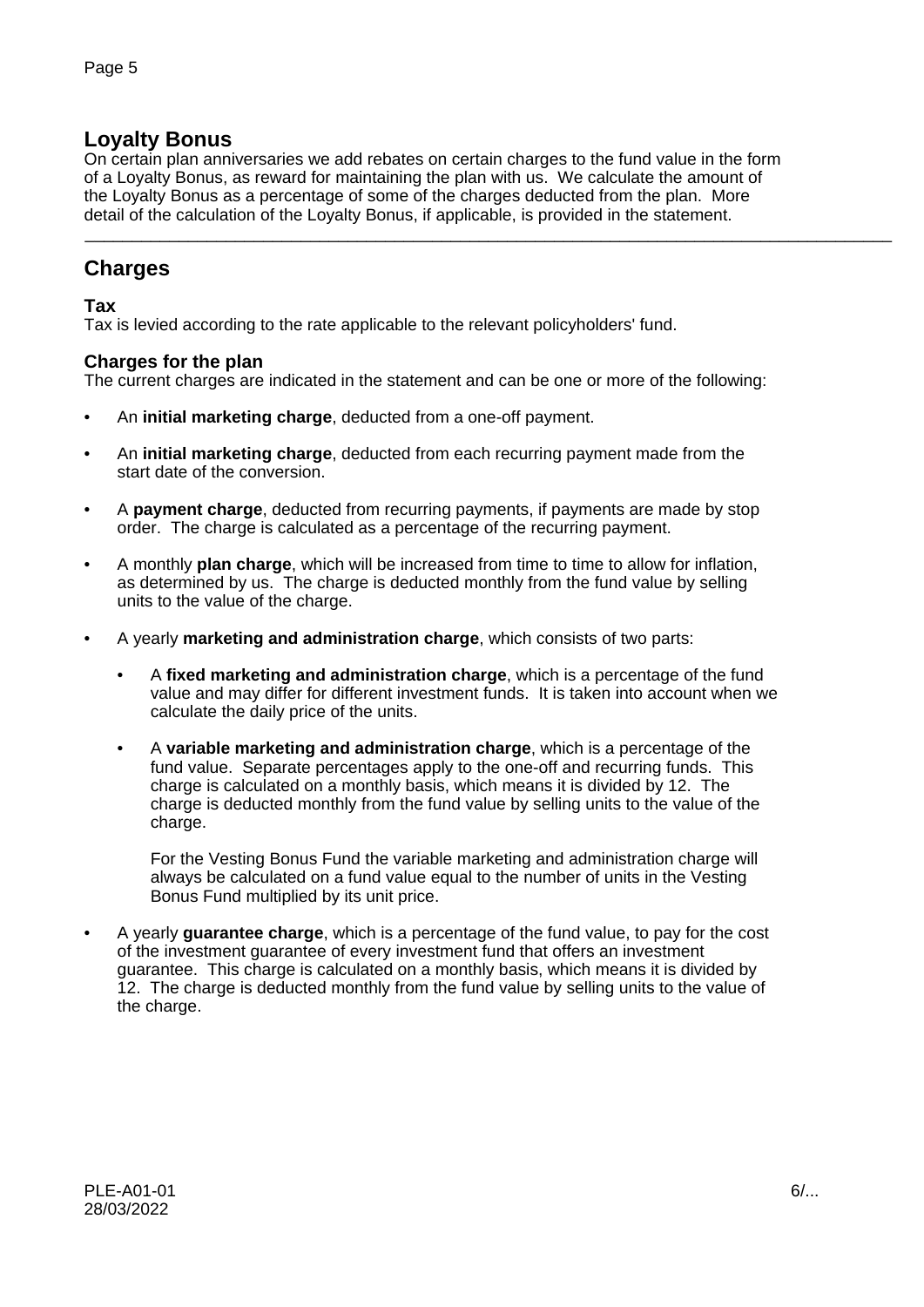### **Deductions made by the asset managers**

An asset manager charges fees for investment research and for selecting the underlying assets of an investment fund. These fees are taken into account in the calculation of the daily unit price of an investment fund. The published performance figures of an investment fund are therefore net of these fees. More information on these fees and their current values are available in the statement.

#### **Alteration charge**

A plan may be changed at any stage, provided we agree to the alteration. We will levy an alteration charge if the alteration is done before an alteration charge date. The alteration charge date is determined at the start and then recalculated at subsequent alterations. Separate alteration charge dates apply to the one-off and recurring funds.

The alteration charge will be taken from the fund value by selling the required number of units.

The current alteration charge for the most common alterations is indicated in the statement.

#### **Transaction charge**

We will levy a transaction charge for transactions, as mentioned in this plan description, and as indicated in the statement. This transaction charge will be increased from time to time to allow for inflation, as determined by us.

Every transaction charge will be taken from the fund value by selling the required number of units.

### **Investment advice agreement between the planholder and the intermediary**

\_\_\_\_\_\_\_\_\_\_\_\_\_\_\_\_\_\_\_\_\_\_\_\_\_\_\_\_\_\_\_\_\_\_\_\_\_\_\_\_\_\_\_\_\_\_\_\_\_\_\_\_\_\_\_\_\_\_\_\_\_\_\_\_\_\_\_\_\_\_\_\_\_\_\_\_\_\_\_\_\_\_\_\_\_\_

\_\_\_\_\_\_\_\_\_\_\_\_\_\_\_\_\_\_\_\_\_\_\_\_\_\_\_\_\_\_\_\_\_\_\_\_\_\_\_\_\_\_\_\_\_\_\_\_\_\_\_\_\_\_\_\_\_\_\_\_\_\_\_\_\_\_\_\_\_\_\_\_\_\_\_\_\_\_\_\_\_\_\_\_\_\_

The planholder may request us to pay a fund-based fee, including VAT if applicable, for ongoing investment advice for his or her investment, but only from the option date. We will pay this fee monthly to the intermediary who provides this advice.

This investment advice is a discretionary service that is provided by an intermediary nominated by the planholder. It is not part of the intermediary services for which we pay commission.

The fund-based fee for the investment advice is specified as a percentage per year of the fund value. The planholder must specify the percentage. The fund-based fee is calculated on a monthly basis, which means that the specified percentage is divided by 12. It is deducted monthly from the fund value by means of a withdrawal. Because the fund-based fee is based on the fund value, the rand value of the fee will fluctuate. For example, a fundbased fee of 0.50% implies R41.67 per month if the fund value equals R100 000.00.

For the Vesting Bonus Fund the fund-based fee will always be calculated on a fund value equal to the number of units in the Vesting Bonus Fund multiplied by its unit price.

The current fund-based fee, if applicable, is indicated in the statement.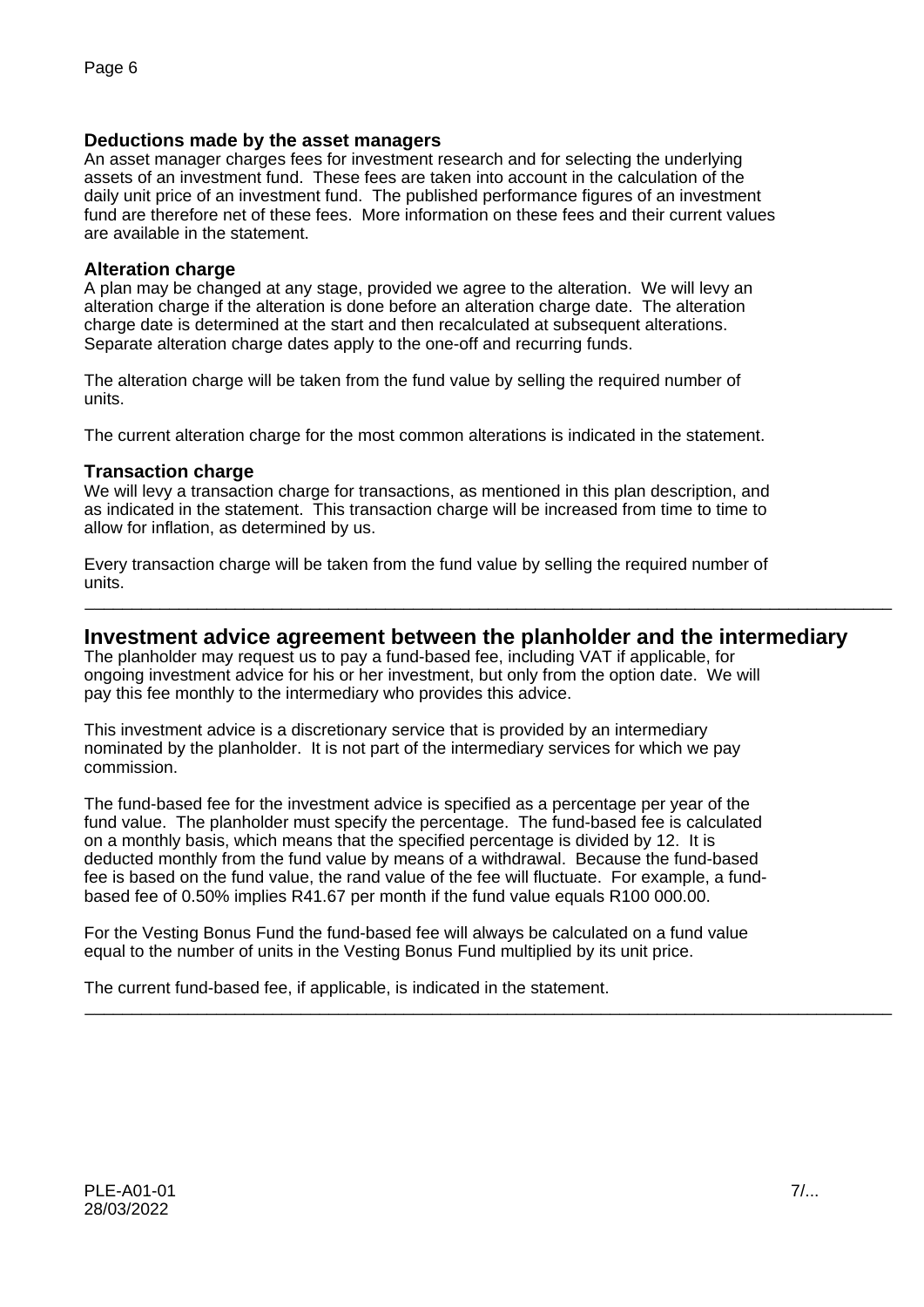# **Reduction or stopping of the recurring payment**

The recurring payment may be reduced or stopped on request, provided that our conditions at the time are met. If this happens before the recurring fund's alteration charge date, we will levy an alteration charge.

One of the conditions for stopping the recurring payment is a minimum fund value after the alteration charge, if applicable, has been deducted. If recurring payments are stopped despite this condition not being met, the plan will be terminated. If no termination value is available, the plan will lapse. The minimum fund value is indicated in the statement.

# **Realising the plan benefits**

The plan benefits may be realised in one of the ways described below. To realise a benefit, we will sell units on the day on which we receive the request.

\_\_\_\_\_\_\_\_\_\_\_\_\_\_\_\_\_\_\_\_\_\_\_\_\_\_\_\_\_\_\_\_\_\_\_\_\_\_\_\_\_\_\_\_\_\_\_\_\_\_\_\_\_\_\_\_\_\_\_\_\_\_\_\_\_\_\_\_\_\_\_\_\_\_\_\_\_\_\_\_\_\_\_\_\_\_

Legislative restrictions, as mentioned in this plan description, may apply.

### **Termination of the plan**

A plan may be terminated on request. The fund value less the alteration charge, if applicable, will be paid to the planholder when the plan is terminated.

### **A loan against the plan**

Two months after the start date the planholder may apply for a loan against the plan, provided that our conditions at the time are met.

Currently the conditions are the following:

- The loan amount may not be less than a minimum amount.
- The fund value, less the loan amount and the alteration charge, if applicable, may not be less than a minimum.
- The loan amount may not exceed a certain percentage of the termination value.

As these conditions will change from time to time, they will be communicated when the planholder applies for a loan.

The day on which we receive the request for a loan we will switch a number of units, equivalent in value to the approved loan amount, to units in the Stratus Loan Fund for planholders. This fund does not participate in any growth.

We will base the calculation of the alteration charge, if applicable, on the reduction in the fund value as a result of the loan amount.

#### **An ad hoc withdrawal from the plan**

The planholder may make an ad hoc withdrawal from the plan, provided that our conditions at the time are met. As these conditions will change from time to time, they will be communicated when the planholder applies for an ad hoc withdrawal. We will sell the required number of units to pay the alteration charge, if applicable, and the withdrawal amount. The fund value will reduce by the value of the units sold.

#### **Regular withdrawals from the plan**

The planholder may apply to make regular withdrawals from the plan, provided that our conditions at the time are met. One of these conditions is that regular withdrawals may not be made while recurring payments are being made. However, as conditions will change from time to time, they will be communicated when the planholder applies for regular withdrawals.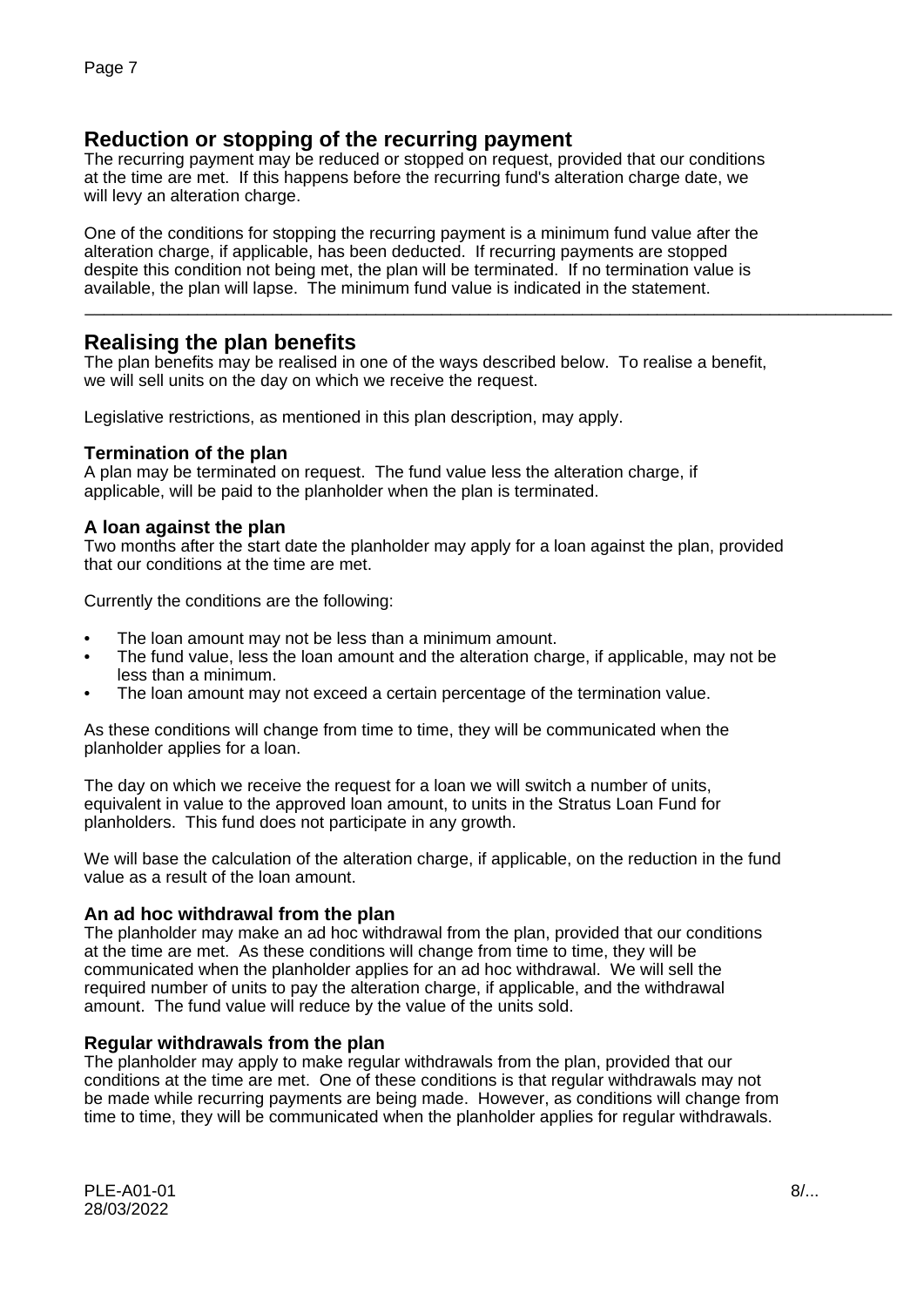The details of the regular withdrawals will be indicated in the statement after we have accepted the application for making regular withdrawals.

We levy a transaction charge for each withdrawal payment made. The charge will vary over time. Its current level is indicated in the statement.

We will sell the required number of units from the applicable investment funds in proportion to their fund values to pay the transaction charge and the withdrawal amount. The fund value will reduce by the value of the units sold.

We will sell the units on the requested withdrawal day. If a month does not have this particular day, or if it does not fall on a working day, we will sell the units on the following working day. We will pay the withdrawal amount as soon as possible after the units have been sold.

We will stop the regular withdrawals when they fail to satisfy our conditions.

### **Legislative restrictions**

In terms of current legislation, a restriction period applies to the plan, ending on the restriction period end date, as indicated in the statement.

\_\_\_\_\_\_\_\_\_\_\_\_\_\_\_\_\_\_\_\_\_\_\_\_\_\_\_\_\_\_\_\_\_\_\_\_\_\_\_\_\_\_\_\_\_\_\_\_\_\_\_\_\_\_\_\_\_\_\_\_\_\_\_\_\_\_\_\_\_\_\_\_\_\_\_\_\_\_\_\_\_\_\_\_\_\_

During a restriction period, if the planholder wants to terminate the plan, we may not pay more at the termination than an amount determined according to legislative restrictions. If the termination value is more than the amount restricted by legislation, we will pay the restricted amount as an ad hoc withdrawal. The balance will remain invested until the restriction period end date.

Only one ad hoc withdrawal may be made from the plan during a restriction period. The amount of such an ad hoc withdrawal is limited to the amount as determined above. If an ad hoc withdrawal was made during a restriction period, another ad hoc withdrawal will not be allowed before the restriction period end date.

In addition, we may grant only one loan against the plan during a restriction period. The amount of such a loan is also limited, as described above. If we have granted a loan during a restriction period, we may not do so again before the restriction period end date.

\_\_\_\_\_\_\_\_\_\_\_\_\_\_\_\_\_\_\_\_\_\_\_\_\_\_\_\_\_\_\_\_\_\_\_\_\_\_\_\_\_\_\_\_\_\_\_\_\_\_\_\_\_\_\_\_\_\_\_\_\_\_\_\_\_\_\_\_\_\_\_\_\_\_\_\_\_\_\_\_\_\_\_\_\_\_

Regular withdrawals may only be made from the plan after the restriction period end date.

### **Benefit payable at death**

The benefit amount is equal to the fund value on the date that we receive notice of the death of the last surviving life insured.

One or more beneficiaries may be appointed to receive the benefit amount. A beneficiary may only accept or reject the appointment after the death of the last surviving life insured.

### **May the appointment of a beneficiary be changed?**

An appointment may be added, cancelled or changed at any time. It must be in writing and signed by the planholder, and must reach the Sanlam Life head office before the death of the last surviving life insured.